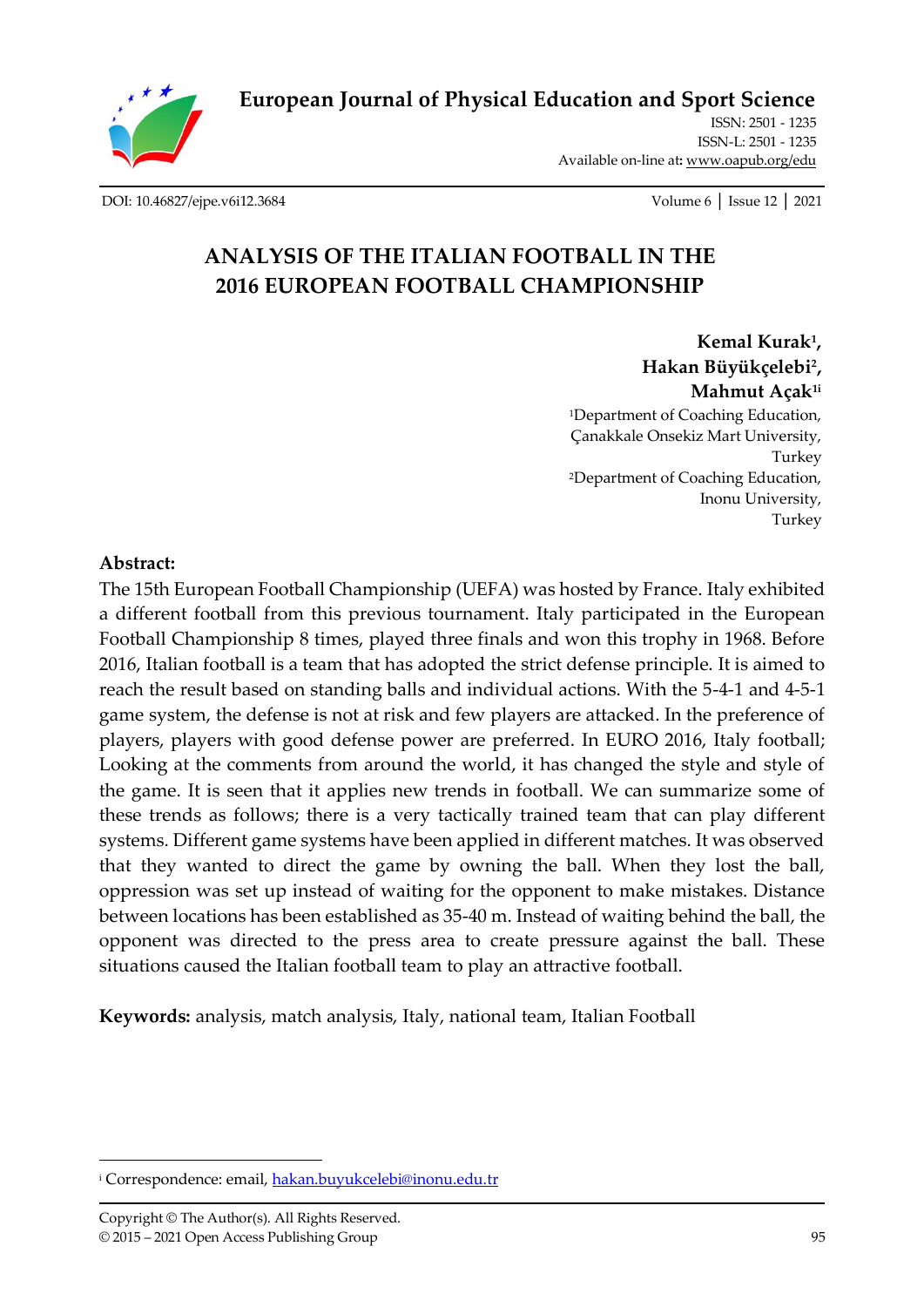### **1. Introduction**

In football, which is arguably the most popular sport in the world today, success requires high technical, tactical and physical skills (Helgerud et al., 2001; Manna et al., 2011). The European Football Championship is a football organization held every 4 years by UEFA since 1960. The tournament, which was founded as the European Cup of Nations, took its current name in 1968. The tournament is held among the top national football teams of the countries. Except for the host country, other teams are obliged to play pre-selection to participate in the tournament. 10 different national teams won the 15 tournaments played so far: Germany and Spain completed 3 times, France two times, the USSR, Italy, Czechoslovakia, Netherlands, Denmark, Greece and Portugal one time completed the tournament first. Spain won the tournament in 2008 and 2012. Thus, it bears the title of being the only team that can win the tournament in a row. Portugal won the final match of the tournament, which was held in France in 2016, in Paris, which beat France 1-0 in overtime. Éder recorded the only goal in the 109th minute.

Money spent in sports, sponsorship increased the interest in this sector and made it an ever-growing industry. In such a situation, it has been an inevitable result that technology branches benefit from the opportunities of technology (Mackenzie and Cushion, 2013). For this reason, training scientists try to develop new sports systems by making match analysis in computer environments while creating future athletes in sports laboratories using the tools and equipment of new technology (Sajad and Rahnama, 2007).

Over the past decade, analysis practices have become more popular among sports scientists in order to understand different performance indicators in team sports. Many analysts have used analyzes for many purposes, including technical-tactical evaluation, motion analysis, providing feedback, developing norms and modelling (Shafizadeh et al., 2013). Competition analysis means examining the events that occurred during the match and recording them objectively. This may be focused on a player's activities, as well as the actions and movements of the players around the ball (Hughes and Bartlett, 2002).

It is very important to determine and understand the relevant parameters in order to analyze the collective performance of teams in football and to ensure that the observation reaches the main goals (Carling et al., 2005). Analysis systems used for competition analysis in football can provide useful data about the statistics of the players' actions such as shooting, foul, passing, ball control and performance indicators of successful or unsuccessful teams. An indication of a performance parameter is the aggregation or selection of data to define the whole performance or several different aspects (Clemente et al., 2012).

While 24 teams struggle in the finals to win the 2016 Football European Championship held in France, we can say that the teams that can best demonstrate their team performance are in the semi-finals and finals. However, unlike previous tournaments, Italy played offensive football in this tournament. In this study, the way Italy plays the offensive football, which plays traditional defense football, was analyzed.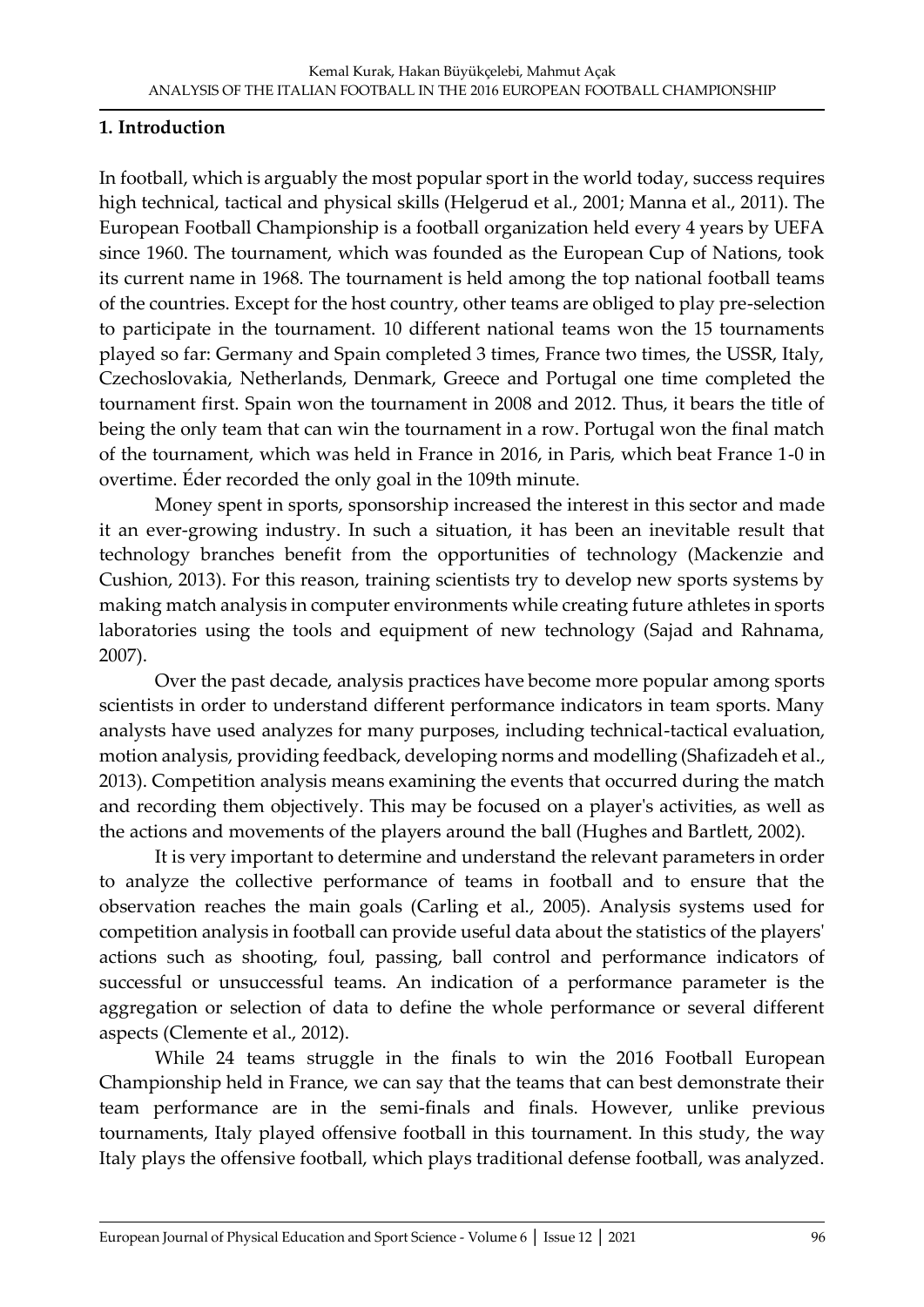### **2. Method**

As the data collection tool, UEFA official website and international TV channel broadcasting research data competitions were determined. In competitions, technical systems such as the game systems of the teams and the lineup versions in the game, the variations of offensive in this lineup, the distribution of the goals scored and defeated by the time periods, the possession percentages according to the regions, total shot, shots on target, the corner kick, the offside, the number of successful and unsuccessful passes. parameters are examined in computer environment. The research data were analyzed by lnstat analysis company for 51 different evaluation analysis programs for each team determined by the researchers, and some parameters were also analyzed using the paperpencil method. All the matches Italy played in the 2016 European Football Championship were recorded on video. In this study, computer controlled video analysis method was used. As an alternative to the paper and pencil analysis method, video analysis can provide more than one image, slowed motion, and replay of the movement, as well as making the viewable recording of the match. Video match analysis enables recording and analysis of all events. Technical and tactical performance was evaluated using video recordings and analysis methods (Lago-Peñas et al., 2010). Comprehensive analysis of video recording can be done to investigate the quantity of tactics and strategy in the soccer game (Luhtanen, 1990).

## **3. Results**

Italy completed the group as the leader in the 2016 European Championship. In the qualifying round, the last champion was beaten by 2-0 in Spain and was defeated in Germany in the quarter-finals in penalty shootout.

### **3.1 Italian Football Before Euro 2016**

Embracing the strict defense principle, Italy football was trying not to give space by keeping the bilateral struggles and the fields narrow in the 1st region. The center was kept crowded and it was expected that the opponent would make a mistake until the 1st zone. With the opponent's mistake, it was adopted to win the ball and attack with long balls or short vertical passes (counter attack). The aim was to reach the result based on individual actions and the desire to go to the result with standing balls. There was pressure on the opponent and referee by acting as a team psychologically. With the 5-4- 1 and 4-5-1 game system, they were not at risk in defense and attacked with few players. In the loss of the ball, only passing behind the ball was expected patiently and concentrated until the opponent made a mistake and sliding was made according to the direction of the ball. In the preference of the players, the players with good defense power were preferred.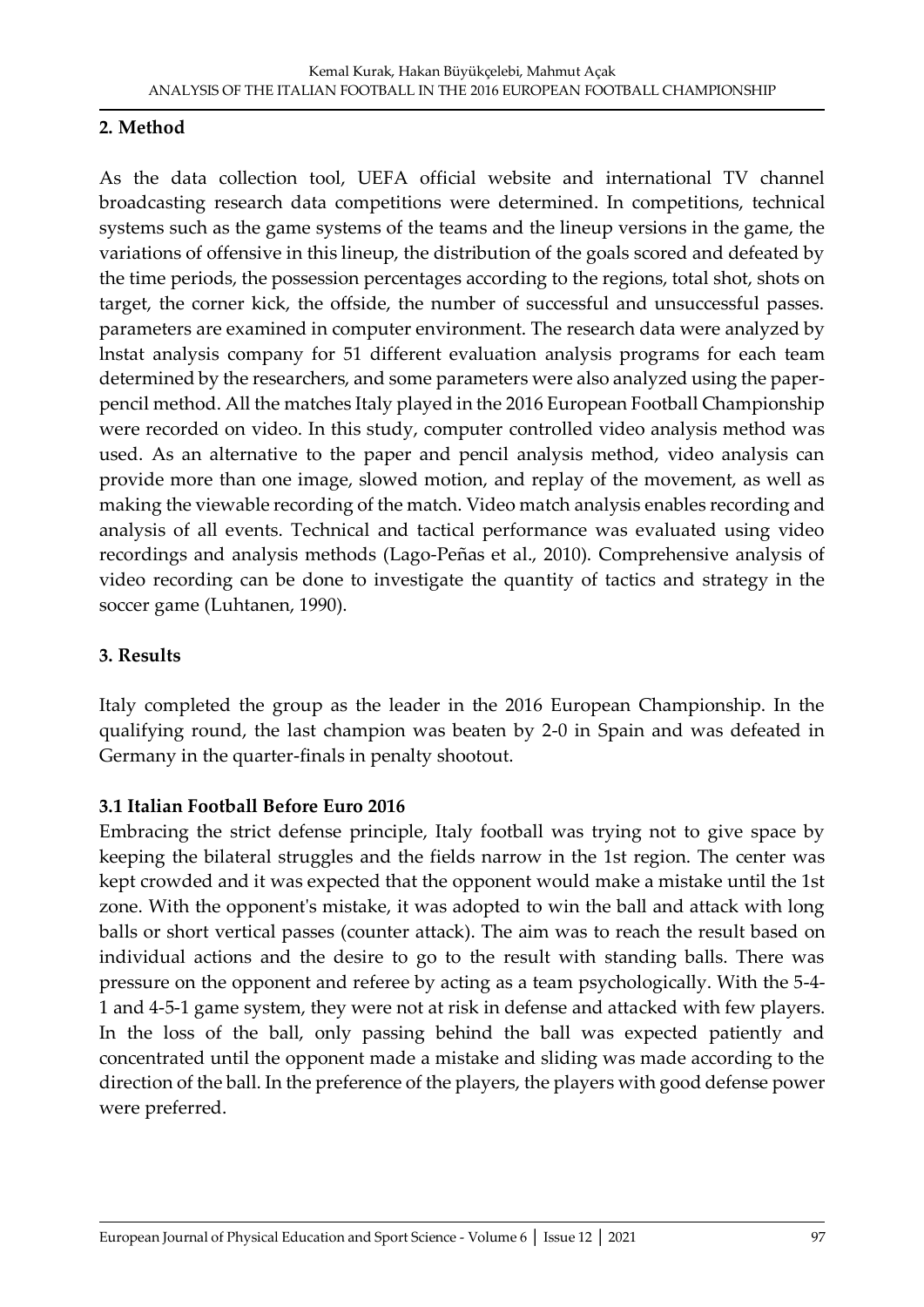**Figure 1:** 5-4-1 lineups of the Italian football team in the championships before Euro 2016



The 5-4-1 lineup is the most used game lineup. There are five defenders, four midfielders and one attacker. Sometimes 5-4-1 system was applied in the defense and especially midfield players were placed between the defense teams and no free space was left to the opposing team. The striker, on the other hand, directed the press that he applied to the wings and the catch area was created on the wings. The shape of this sequence is given above.

The 4-5-1 lineup is the second most used game lineup. There are four defenders, five midfielders and one attacker. The shape of this sequence is shown below.



**Figure 2:** 4-5-1 lineups of the Italian football team in the championships before Euro 2016

## **3.2 Italian Football in Euro 2016**

It is the only team to score the least goals (1 goal) in the 2016 Football Championship and become the group leader. They saw two goals in their goal until they were eliminated in the quarter-finals. The duration of the attacks resulting in a goal is 12.4 seconds. They scored 75% of their goals from the resident attack. They did not see a goal from the free kick in their goal. While the fouls they committed in their own field fouled over the average of the tournament, they fouled below the average of the tournament in the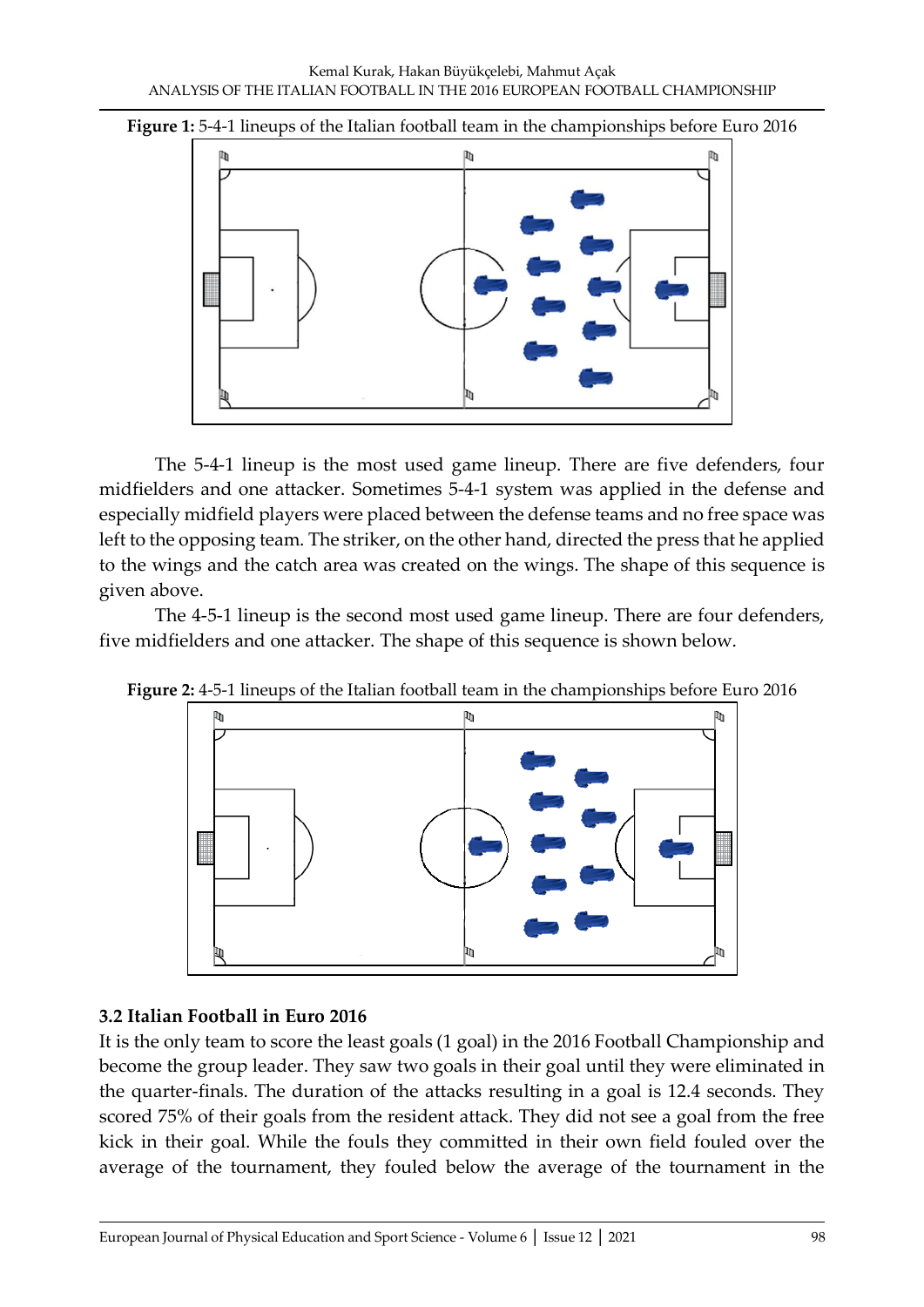opponent area. It is also the team that is at least offside in the tournament. The possession time of the ball is 5-15 seconds above the average of the tournament average. The average of the balls recovered in the opponent field and the speed of successful passes (15.8 meters) are also above the average of the tournament. As a result of the evaluation of the tournament on the basis of players, the following ranking was made as a result of the evaluations (Duration / Goal / Assist / Shooting - Finding the Goal / Fouls made / Pass / Lock Pass / Moves Defending / Moves Offense / Air Moves / Dribbling / Winning Balls / Winning Bouncing Balls on the Opponent Area) according to the positions of the Italian football players; Buffon, the goalkeeper of Italy, is the third most successful goalkeeper. Left back De Sciglio 11th out of 29 athletes, Right back Darmian 23th out of 30 athletes, Stoppers Chiellini 6th out of 72 athletes- Bonucci 10th, Front Libero 56th athlete De Rossi 16th-Thiago Motta 24 ' On the left, Giaccherini is 8th among 32 athletes-Eder 10th, righthanded Candreva is the 10th among 29 athletes, Attack midfielder Parolo is 41st among 41 athletes-Sturaro 26th, Strikers Pelle is 6th among 49 athletes. Immobile ranked 17th.

In general, 3-2-3-2 / 3-3-4 / 3-1-4-2 defense and 5-3-2 / 3-5-2 game understanding took more risks compared to the old years and especially the first It was observed that it displayed a view away from the strict defense understanding in the region. They wanted to steer the game by having more ball possession. We can only see the answer to the question of whether this game understanding is just coach effect or country football is changing in the next tournament.

Looking at the comments from all over the world, Italy changed the style and system of the game and it was evaluated that it applied new trends in football. For example;

- A very good team with tactical training that can play different systems,
- Different game systems are applied in different matches,
- Different game systems are used well in transition to offense and defense in the game,
- Game strategies were changed in the 2nd and 3rd regions,
- Players with better offense feature are preferred,
- The ball owner's desire to steer the game themselves,
- Instead of waiting for the opponent to make a mistake when they lose the ball, it is started to put pressure on the opponent,
- Especially in defense, players who have a good technical capacity, who have the ability to dominate the game, which can take control of the game, are not preferred,
- 35-40 m distances and distance between locations are well established,
- Instead of standing behind the ball, the opponent was directed to the press area to create pressure against the ball, and it was determined that the ball was wanted to have.

As the first zone area, the region starting from the penalty area to the middle line used a distance of approximately 40 meters. As the 2nd region, the middle region of both half fields is used approximately 40 meters. 3As a region, the entire opponent half field was played at a distance of approximately 50-55 meters. The field view is shown below.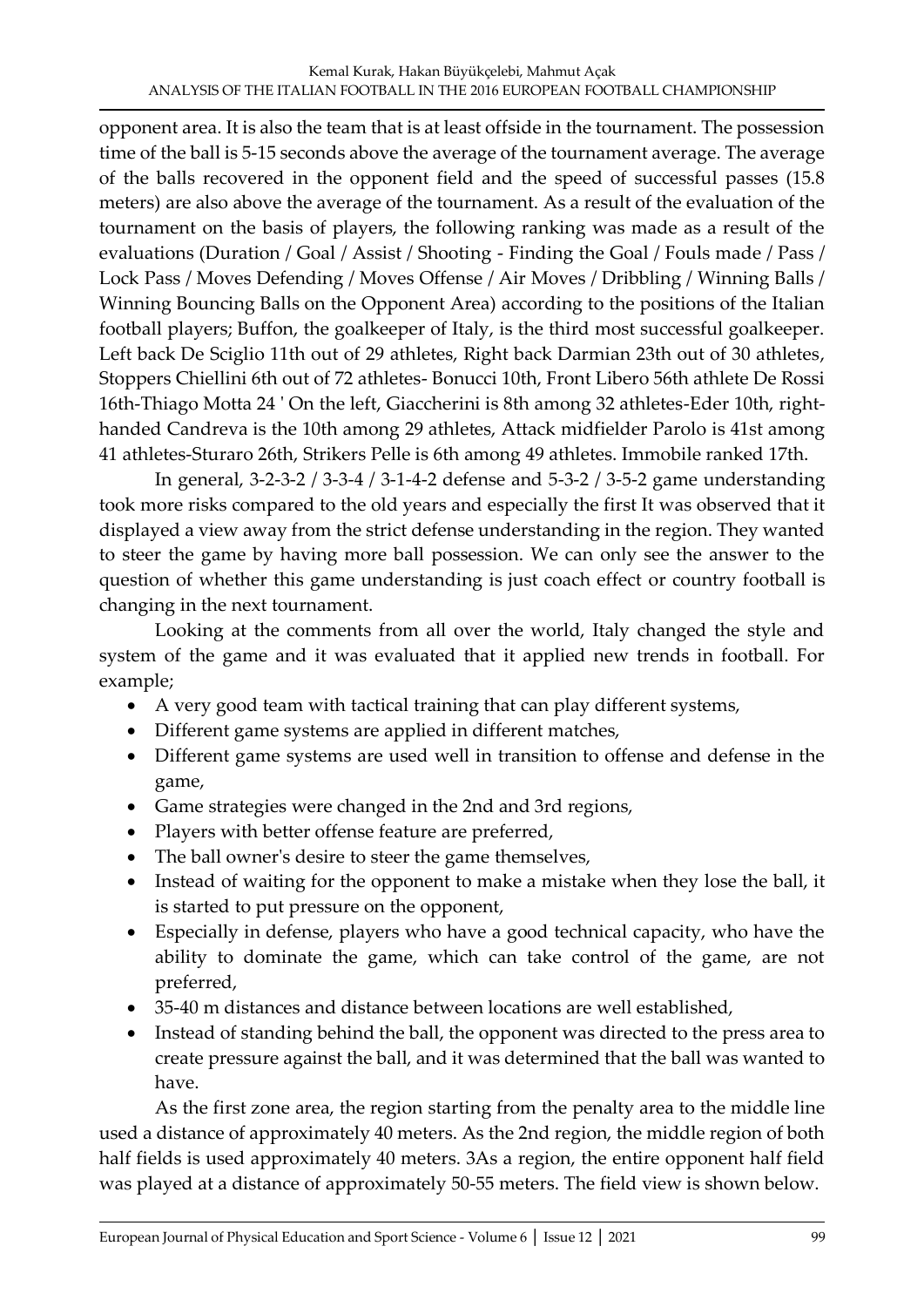

# **3.3 Team Lineups in The Offensive of the Italian Football Team in the Euro 2016 Championship**

With the 3-defence setup, a group of players with good combat and technique, a game understanding that plays hard and plays from the ground in the defense has been exhibited. They formed the line of defense in the 2nd zone and played the gradual 5 midfield fiction by keeping the midfield crowded. Players with good offensive features were preferred. It was seen that they thought more goals with the double striker and they wanted to keep the game more on the field.



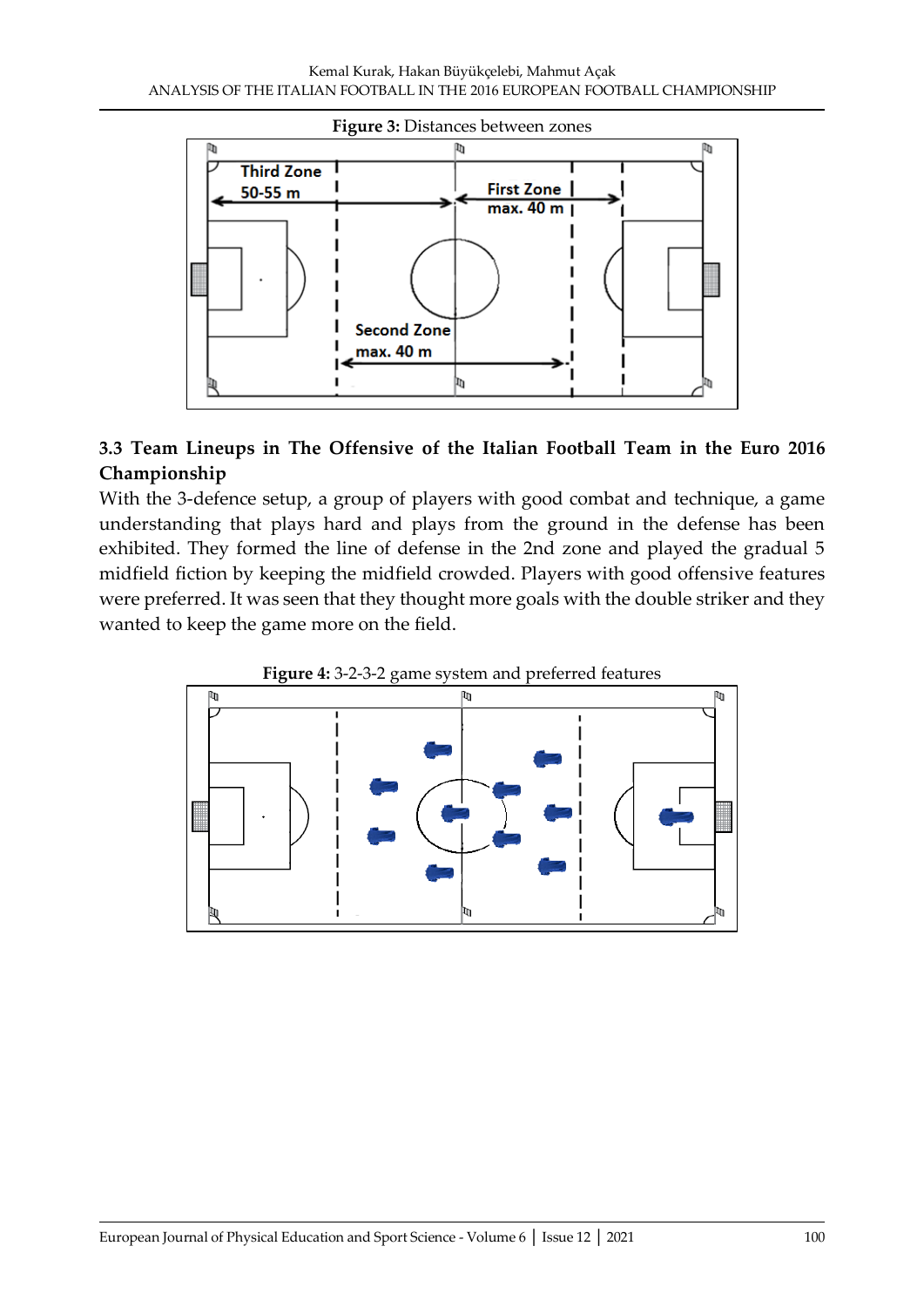

**Figure 6:** 3-3-4 system with staged midfield between the 2nd and 3rd regions in offense





### **3.4 Defense Lineups of the Italian Football Team in the Euro 2016 Championship**

It is determined that although Italian football tries to play offensive football, it does not compromise defense security. Defense was always started in the area where the ball was lost. Especially in the second region, defending was done in 3-5-2 game format at 40 meters in team length. This lineup in the field is shown below.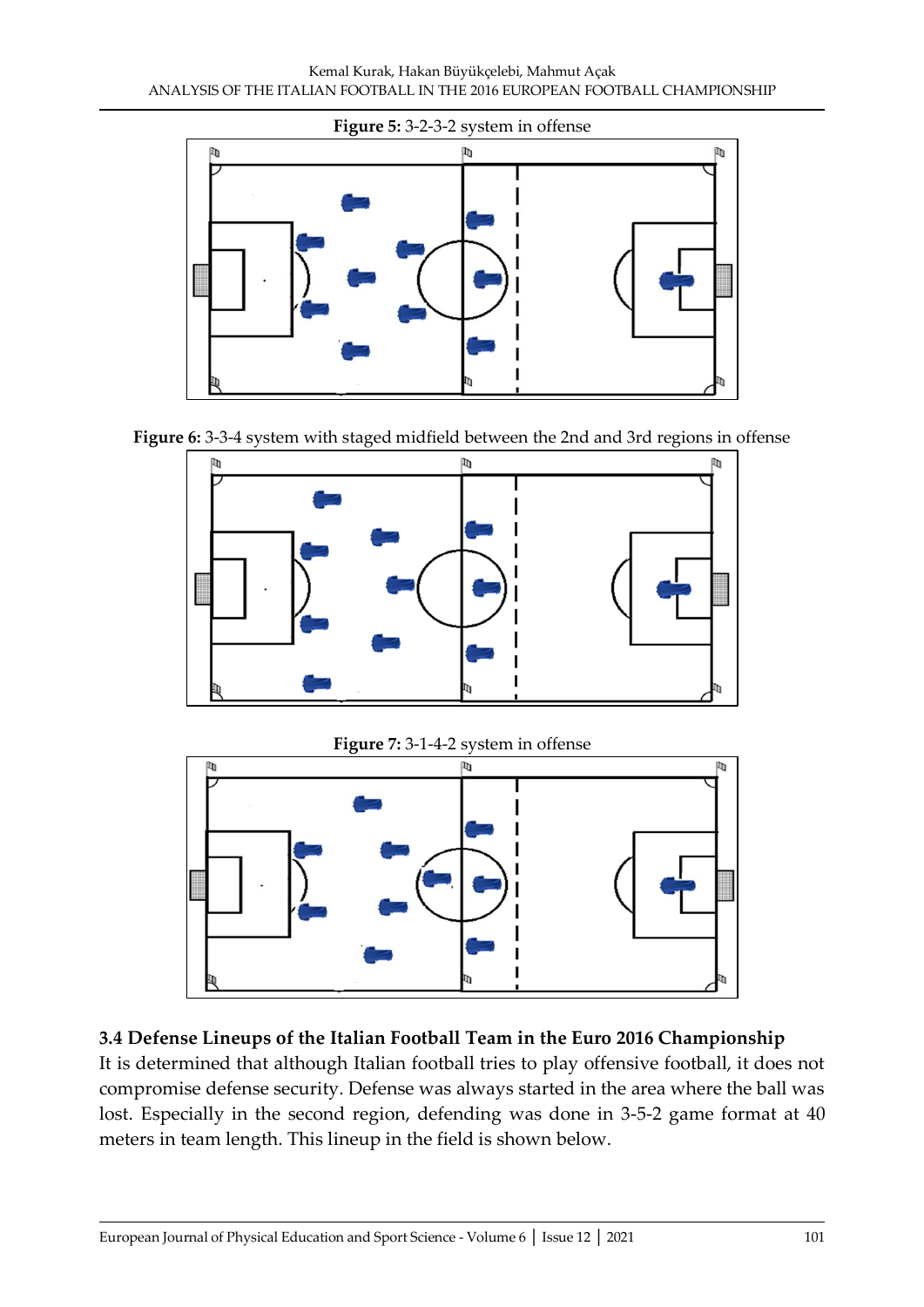

**Figure 9:** 5-3-2 game system



In the event that the ball cannot be taken in the first move, the two wings players in the 3-5-2 lineup come to the wings of the defender and passes to the line as the defense line 5-3-2. The biggest factor in the Italian football team's ability to make both offensive and defensive features in the best way is the selection of athletes. The following features come to the fore in these players:

- They made the start of the game well by using technical players
- Players with offensive and defensive features were preferred,
- Left-back player preferred with stopper feature,
- Right-back player preferred with stopper feature,
- Good stopper players who can use their feet well in air balls and when the ball is played from the ground are preferred,
- The player who preferred the transitions to attack and defense was preferred,
- The player who preferred the transitions to attack and defense was preferred,
- In the loss of the ball, they started the press and then directed the opponent to the press area and they did their part in the team.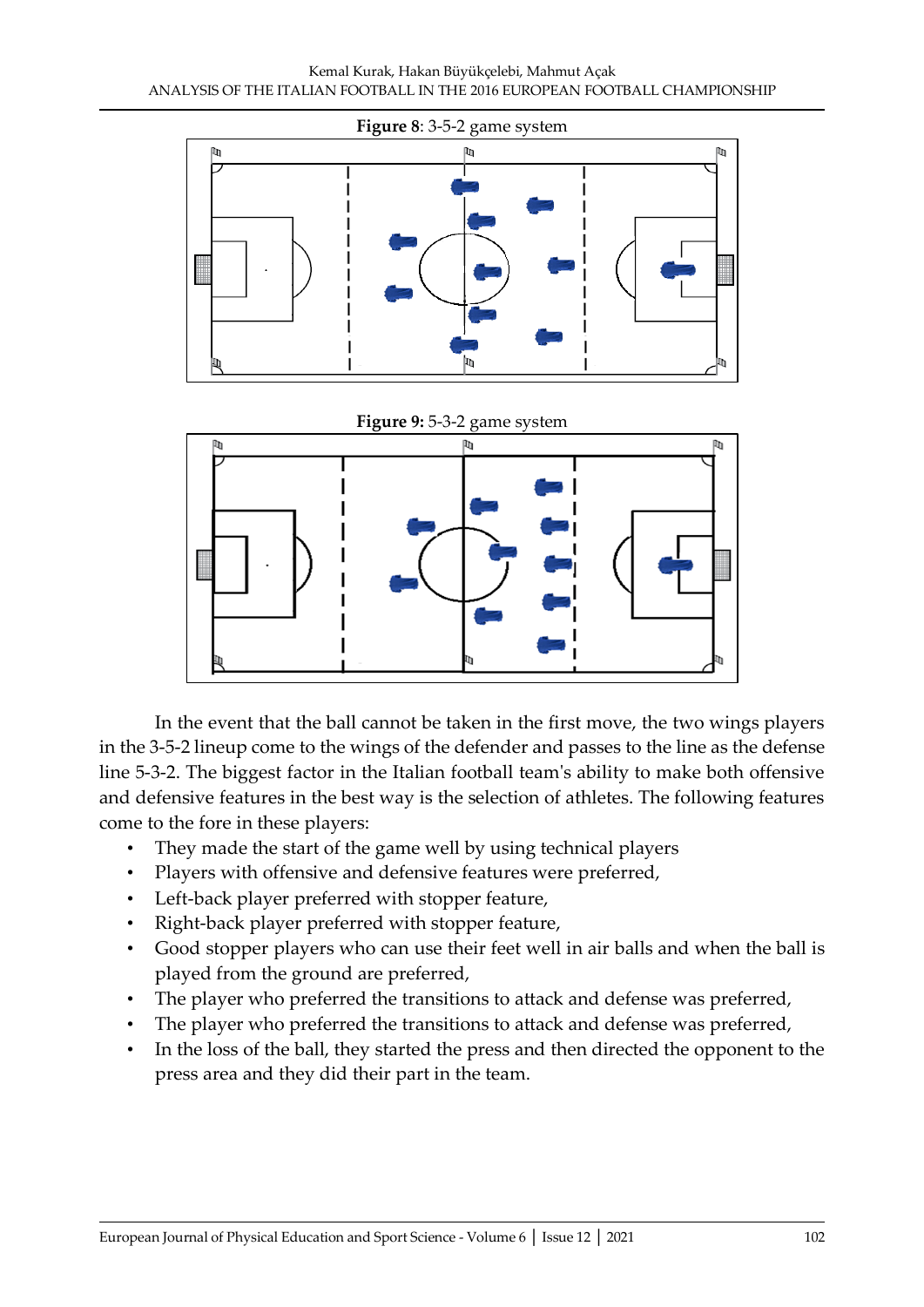

While the forward strikers press the players with weak ball technique in the teams losing the ball or playing backwards, the other players slip as a team and close the passes and the players who will get the pass.





It is advantageous to lose the ball in the 3-2-3-2 line-up or to take a position according to the direction of the ball. The players closest to the ball make double or triple compression or move the ball to prevent people from taking the ball comfortably.

## **4. Discussion**

Italy participated in the European Football Championship 8 times, played three finals and won this trophy in 1968. Before 2016, Italian football is a team that adopted the solid defense principle. It aims to achieve results based on free kicks and individual actions. With the 5-4-1 and 4-5-1 game system, the defense is not at risk and few players are attacked. Players with good defense power are preferred in the player choice. Italy ranked first in the groups at the 2016 European championship. In the qualifying round, the last champion eliminated Spain with 2-0. They were defeated to Germany in penalty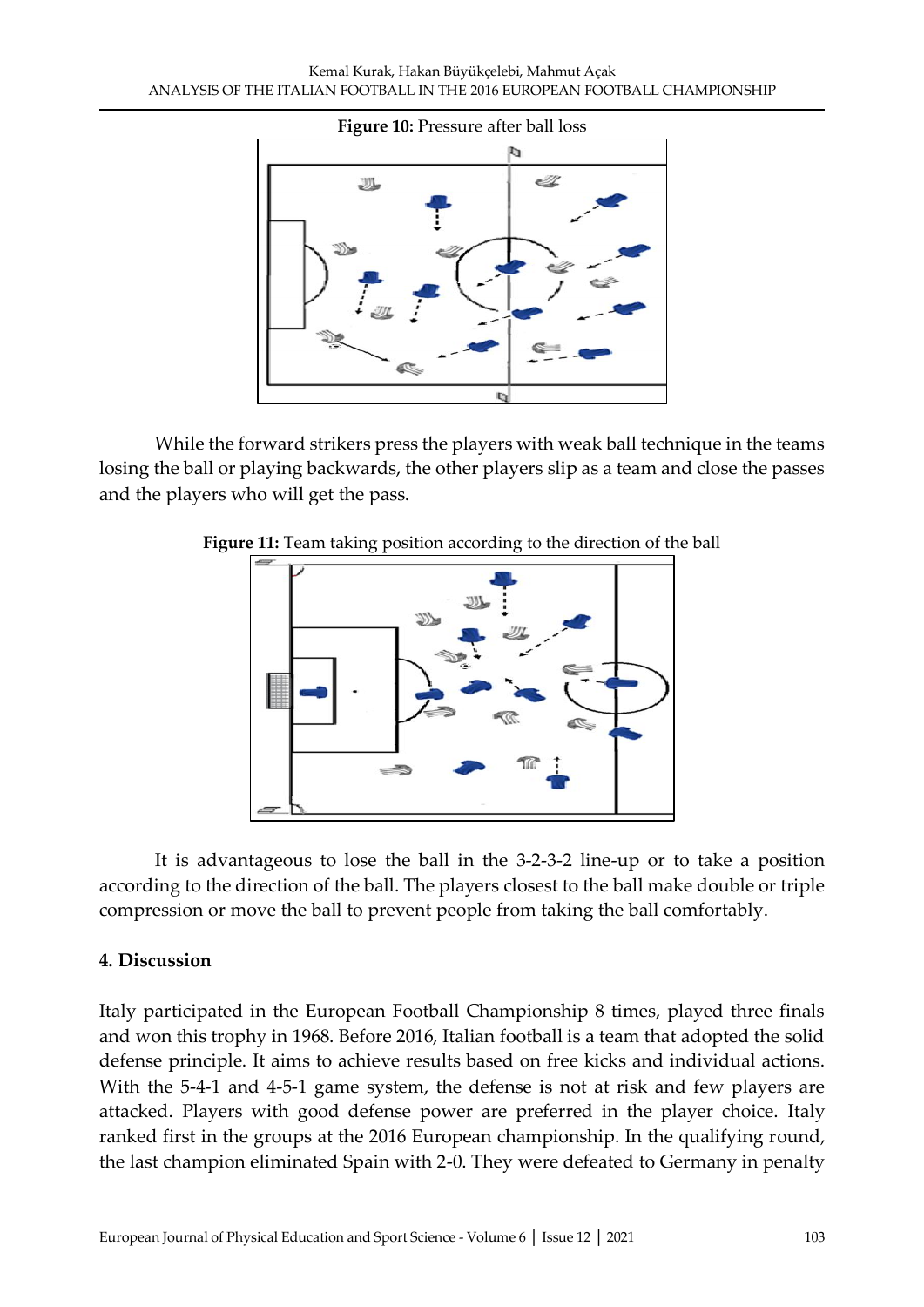shootout in the quarter-finals. As a result of the analyzes, differences were observed in the Italian football team over the years. It has been evaluated that Italy has changed its play style and system and applied new trends in football. It is a team chosen from players who can play different systems. Different game systems have been applied in different matches. Different game systems have been well implemented in the transition to attack and defense within the game. Players with better attacking feature are included in the team. Players with good technical capacity capable of dominating the game are preferred. The distance between the positions of 35-40 m has been well maintained and both defense and offensive have been made in these areas. It was determined that the ball was directed to the opponent press area to create pressure against the ball rather than waiting behind it and wanted to have the ball. In the Euro 2016 football championship, the Italian football team applied the 3-2-3-2 game system with the triple defense setup, a group of players who have good bilateral struggles and techniques, a game understanding that was playing hard and playing from the ground in defense was exhibited. They formed the line of defense in the 2nd zone. The midfield was kept crowded and it was formed by players with good staged 5 midfield fiction and offensive aspects. It is determined that they think more goals with the double striker and want to keep the game more on the opponent field.

In general, 3-2-3-2 / 3-3-4 / 3-1-4-2 defense and 5-3-2 / 3-5-2 game understanding took more risks compared to the old years and especially the first it was observed that they display an image far from the strict defense understanding in the region. Players with better offensive and defensive features were preferred for these systems. Technical stopper players are preferred when the ball is played from the ground. Players who prefer the transitions to attack and defense are preferred. An image that demonstrates tactical field shrinkage, press together, directing the opponent to possess the ball (without waiting for the opponent's mistakes only), transition to different systems in the game has been exhibited. It is determined that they are a very good team trained tactically in terms of taking the ball very well according to the direction of the ball.

### **Conflict of Interest**

No potential conflict of interest was reported by the authors.

### **About the Author**

Doctor Lecturer **Kemal Kurak**, Çanakkale Onsekiz Mart University, Faculty of Sport Sciences, Department of Recreation, Çanakkale, Turkey. Research interests: sport science, movement and training, coaching, football.

Research Assistant **Hakan Büyükçelebi**, İnönü University, Faculty of Sport Sciences, Department of Coaching Education, Malatya, Turkey. Research interests: sport science and technology, movement and training, analysis in sport, football analysis.

Professor Doctor **Mahmut Açak,** Çanakkale Onsekiz Mart University, Faculty of Sport Sciences, Department of Coaching Education, Çanakkale, Turkey. Research interests: sport science, movement and training, sports injuries, sports rehabilitation, coaching, football.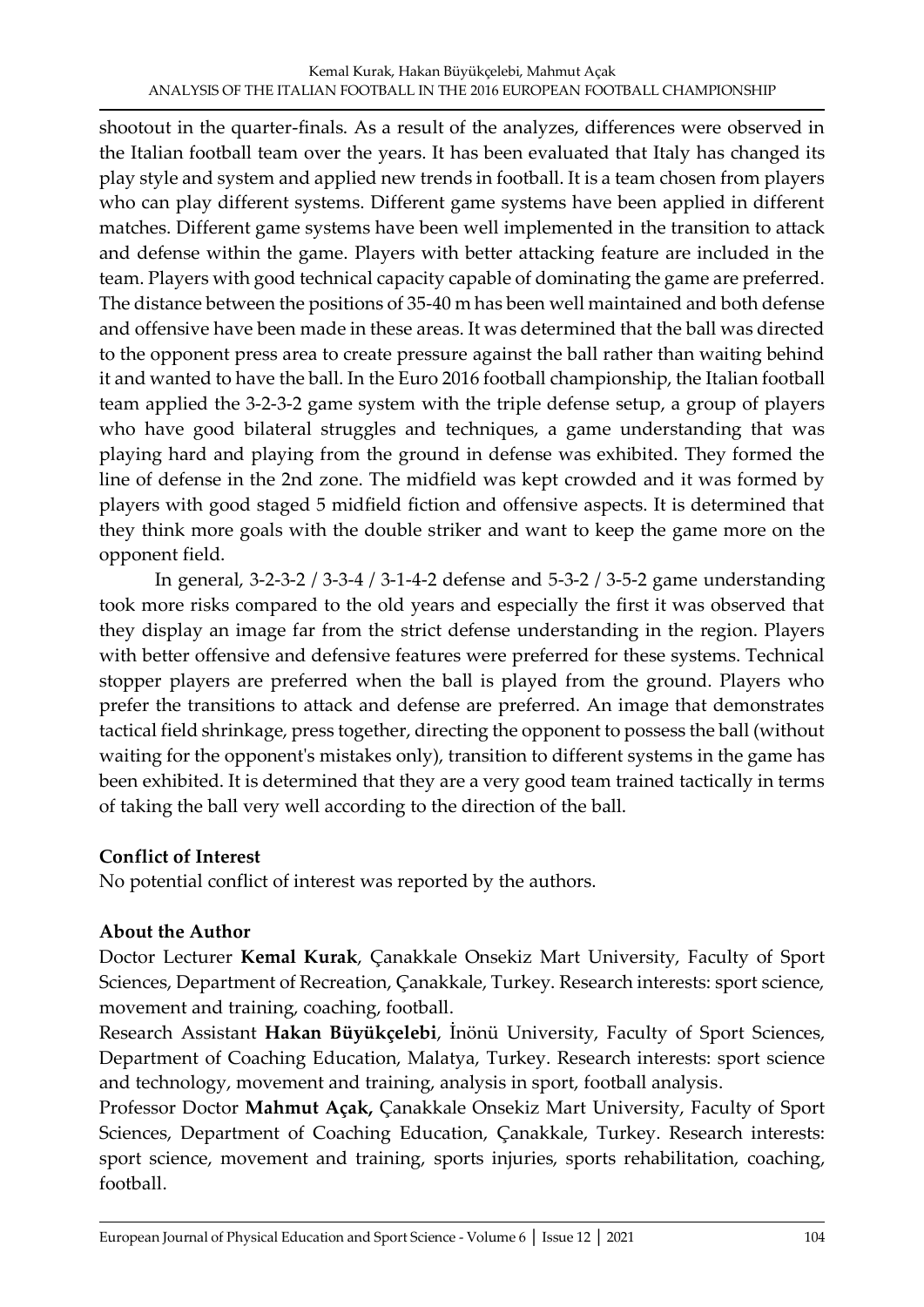#### **References**

- Carling, C., Williams, A. M., & Reilly, T. 2005. Handbook of Soccer Match Analysis: A Systematic Approach to Improving Performance. London & New York: Taylor & Francis Group.
- Clemente, F., Couceiro, M., Martins, F. & Mendes, R. 2012. Team's performance on FIFA U17 World Cup 2011: Study based on notational analysis. Journal of Physical Education and Sport. 12(1): 13-17.
- Helgerud, J., Engen, L. C., Wısløff, U. & Hoff, J. 2001. Aerobic Endurance Training Improves Soccer Performance. Medicine & Science in Sports and Exercise. 33(11): 1925–1931.
- Hughes, M. D. & Bartlett, R. M. 2002. The use of performance indicators in performance analysis. Journal of Sports Sciences. 20(10): 739-754.
- Lago-Peñas, Carlos, Joaquín Lago-Ballesteros, Alexandre Dellal, and Maite Gómez. 2010. Game-Related Statistics That Discriminated Winning, Drawing and Losing Teams from the Spanish Soccer League. Journal of Sports Science and Medicine, 9(2):288– 293.
- Luhtanen, P. 1990. Video Analysis of Technique and Tactics, International Conference "Sports Medicine Applied to Football''. Roma 5-7 Mari.
- Mackenzie, Rob, and Chris Cushion. 2013. "Performance Analysis in Professional Soccer: Player and Coach Perspectives." IX Performance Analysis of Sport Congress.
- Manna, I., Khanna, G. L., & Dhara, P. C. 2011. Effect of Training on Morphological, Physiological and Biochemical Variables of U-19 Soccer Players. Baltic Journal of Health and Physical Activity, 3(4): 237-27.
- Sajad, N., Rahnama, N. Analysis of goals in 2006 FIFA World Cup. 2007. VIth World Congress on Science and Football, Book of Abstracts. January 16-20, Antalya, Turkey.
- Shafizadeh, M., Taylor, M., & Lago Peñas, C. 2013. Performance consistency of international soccer teams in Euro 2012: a time series analysis. Journal of Human Kinetics, 38: 213-225.